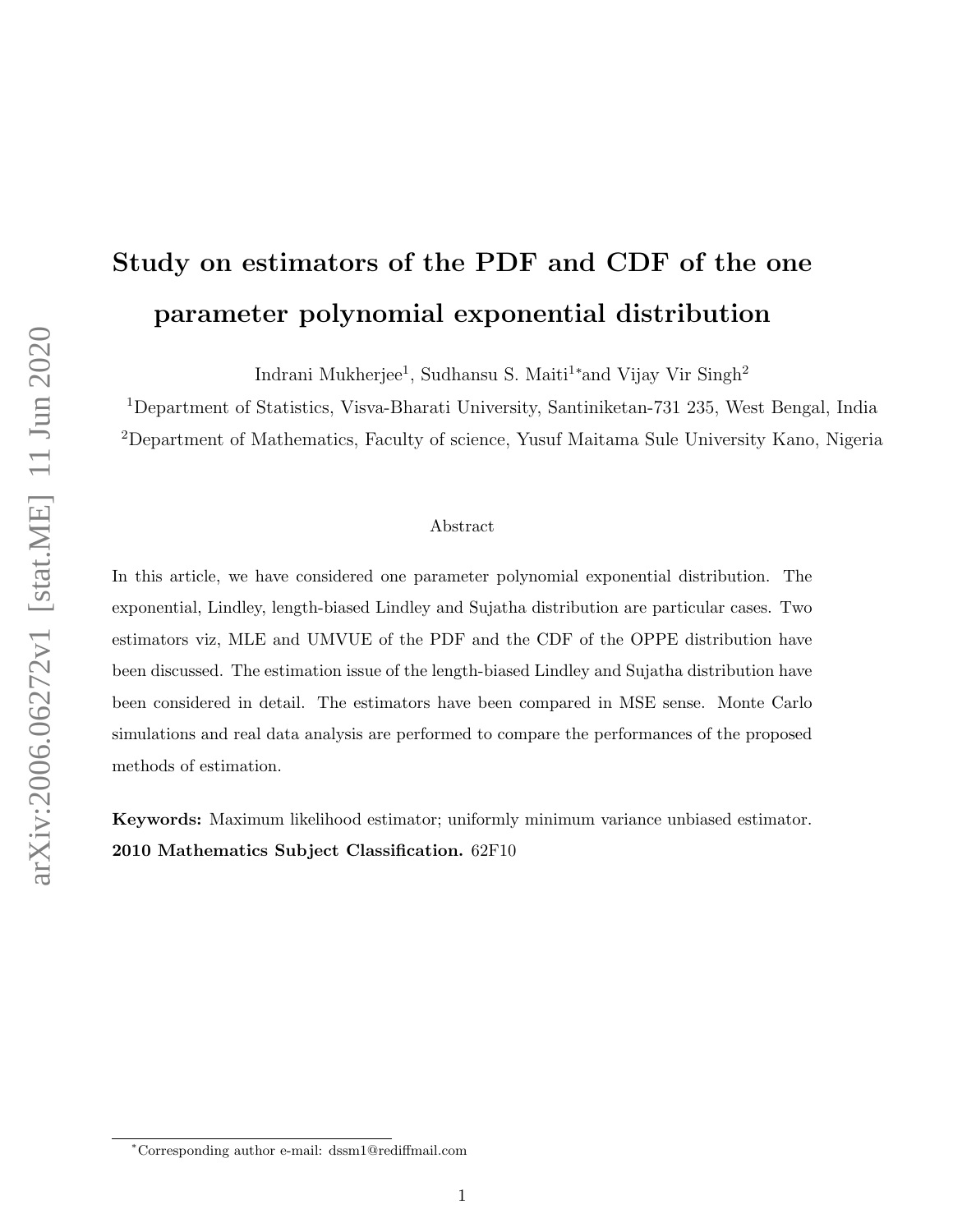## 1 Introduction

Statistical models are very useful in describing and predicting real-world phenomena. Recent developments focus on defining new families that extend well-known distribution and at the same time providing greater flexibility in modelling data in practice. Many well known lifetime distributions for modelling lifetime data such as exponential, Gamma, Weibull, etc. have been extensively studied.

Let X is a random variable taking values  $(0, \infty)$ . So the distribution of X may be absolutely continuous or discrete. The probability density function (PDF) and the cumulative distribution function (CDF) of the Lindley distribution [see, Lindley (1958)] are given by

<span id="page-1-0"></span>
$$
f(x) = \frac{\theta^2}{1+\theta}(1+x)e^{-\theta x}, \ x, \ \theta > 0 \tag{1.1}
$$

and

$$
F(x) = 1 - \frac{(1 + \theta + \theta x)}{1 + \theta} e^{-\theta x}, \ x, \ \theta > 0,
$$
\n(1.2)

respectively.

The exponential distribution is closed in form to the Lindley distribution given in (1.[1\)](#page-1-0). The PDF and the CDF of the exponential distribution are given by

$$
f(x) = \theta e^{-\theta x}, \ x, \ \theta > 0 \tag{1.3}
$$

and

$$
F(x) = 1 - e^{-\theta x}, \ x, \ \theta > 0, \ \text{respectively.} \tag{1.4}
$$

Many of the mathematical properties (e.g., the mode of the distribution, moments, skewness and kurtosis measures, cumulants, failure rate and mean residual life, mean deviation, entropies, etc.) are more flexible than those of the exponential distribution. For the exponential distribution, some of the properties are constant, usually not appropriate assumptions in reality whereas for the Lindley distribution there is scope to vary [see, Ghitany et al. (2008)].

The Lindley distribution is one way to describe the lifetime of a process or device. It can be used in a wide variety of fields, including biology, engineering and medicine. Ghitany et al. (2008) fitted this distribution to the waiting times for getting service of bank customers data. Ghitany et al. (2011) stated that it is especially useful for modeling in mortality studies.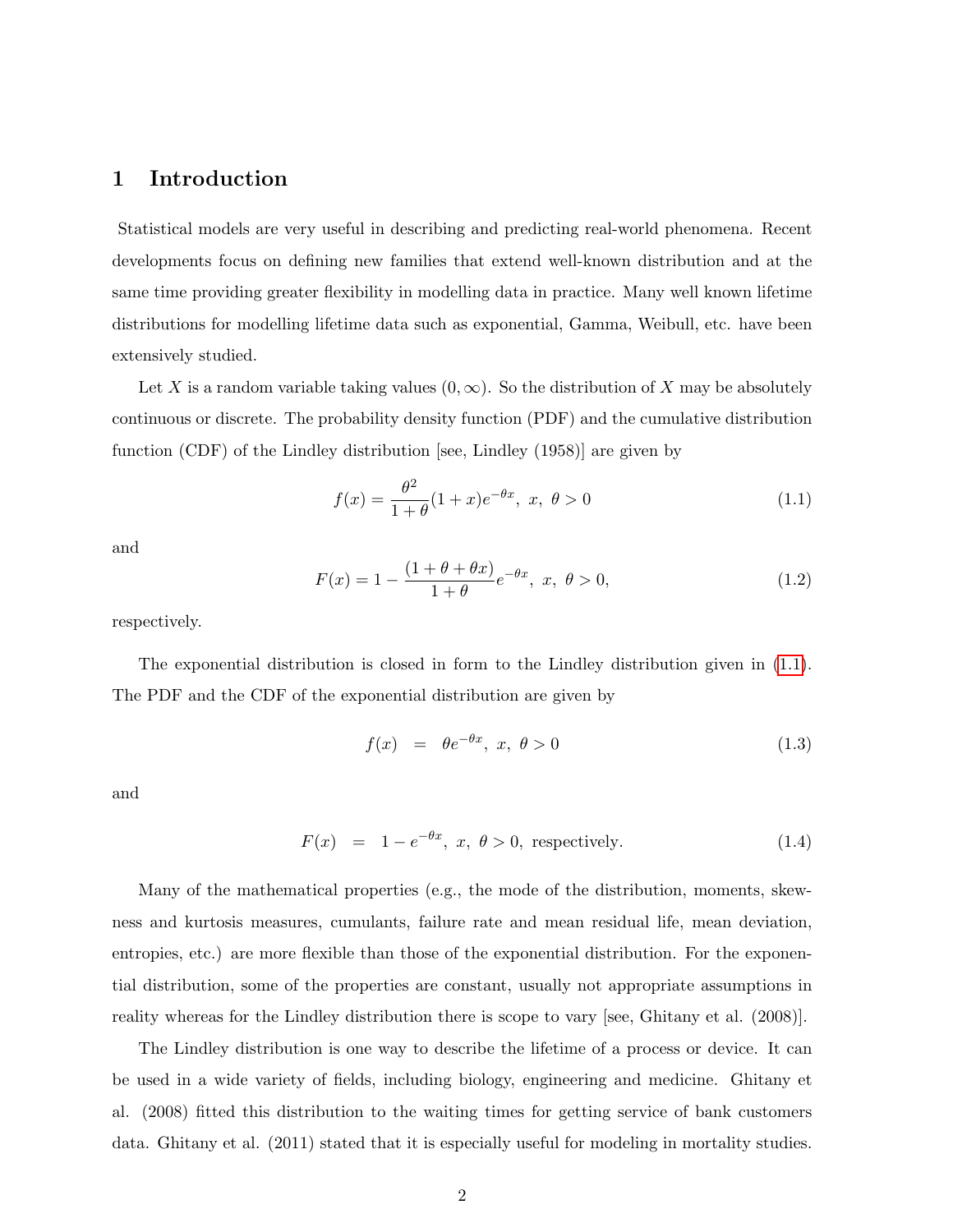Mazucheli and Achcar (2011) discussed the applications of the Lindley distribution to competing risk lifetime data. Mukherjee and Maiti (2014) has used this distribution for constructing an acceptance sampling plan for the variable. Maiti et al. (2014) applied it in the context of describing a new process capability index.

It has been generalized by a host of authors. To mention a few, Zakerzadeh and Dolati (2009), Bakouch et al. (2012), Shanker and Ghebretsadik (2013), Elbatal et al. (2013), Ghitany et al. (2013) among others. Bouchahed and Zeghdoudi (2018) has proposed a new and unified approach in generalizing the Lindley's distribution. They investigated some structural properties like moments, skewness, kurtosis, median, mean deviations, Lorenz curve, entropies and limiting distribution of extreme order statistics; reliability properties like reliability function, hazard rate, stress-strength reliability, stochastic ordering; and estimation methods like the method of moment and maximum likelihood. We call the proposed distribution of Bouchahed and Zeghdoudi (2018) as the one parameter polynomial exponential (OPPE) distribution.

The PDF of a random variable  $X$  of the OPPE distribution can be written as

$$
f(x) = h(\theta)p(x)e^{-\theta x}, \ x, \ \theta > 0,
$$
\n(1.5)

where,  $h(\theta) = \frac{1}{\sum_{k=0}^{r} a_k \frac{\Gamma(k+1)}{\theta^{k+1}}}$ ,  $p(x) = \sum_{k=0}^{r} a_k x^k$ .

The distribution can also be written as

<span id="page-2-0"></span>
$$
f(x) = h(\theta) \sum_{k=0}^{r} a_k x^k e^{-\theta x}
$$
  
= 
$$
\frac{\sum_{k=0}^{r} a_k \frac{\Gamma(k+1)}{\theta^{k+1}} f_{GA}(x; k+1, \theta)}{\sum_{k=0}^{r} a_k \frac{\Gamma(k+1)}{\theta^{k+1}}},
$$
 (1.6)

where  $f_{GA}(x; k+1, \theta)$  is the PDF of a gamma distribution with shape parameter  $(k+1)$  and scale parameter  $\theta$ , and  $a_k$ 's are non-negative constants. The distribution is a finite mixture of  $(r+1)$  gamma distributions.

The CDF is given by

<span id="page-2-1"></span>
$$
F(x) = 1 - \left(\frac{\sum_{k=0}^{r} \frac{a_k \Gamma(k+1) \Gamma(k+1, \theta x)}{\theta^{k+1}}}{\sum_{k=0}^{r} a_k \frac{k!}{\theta^{k+1}}}\right), \ x, \ \theta > 0,
$$
 (1.7)

where  $\Gamma(m, x) = \frac{1}{\Gamma(m)} \int_x^{\infty} e^{-u} u^{m-1} du$ .

Some special cases are as follows: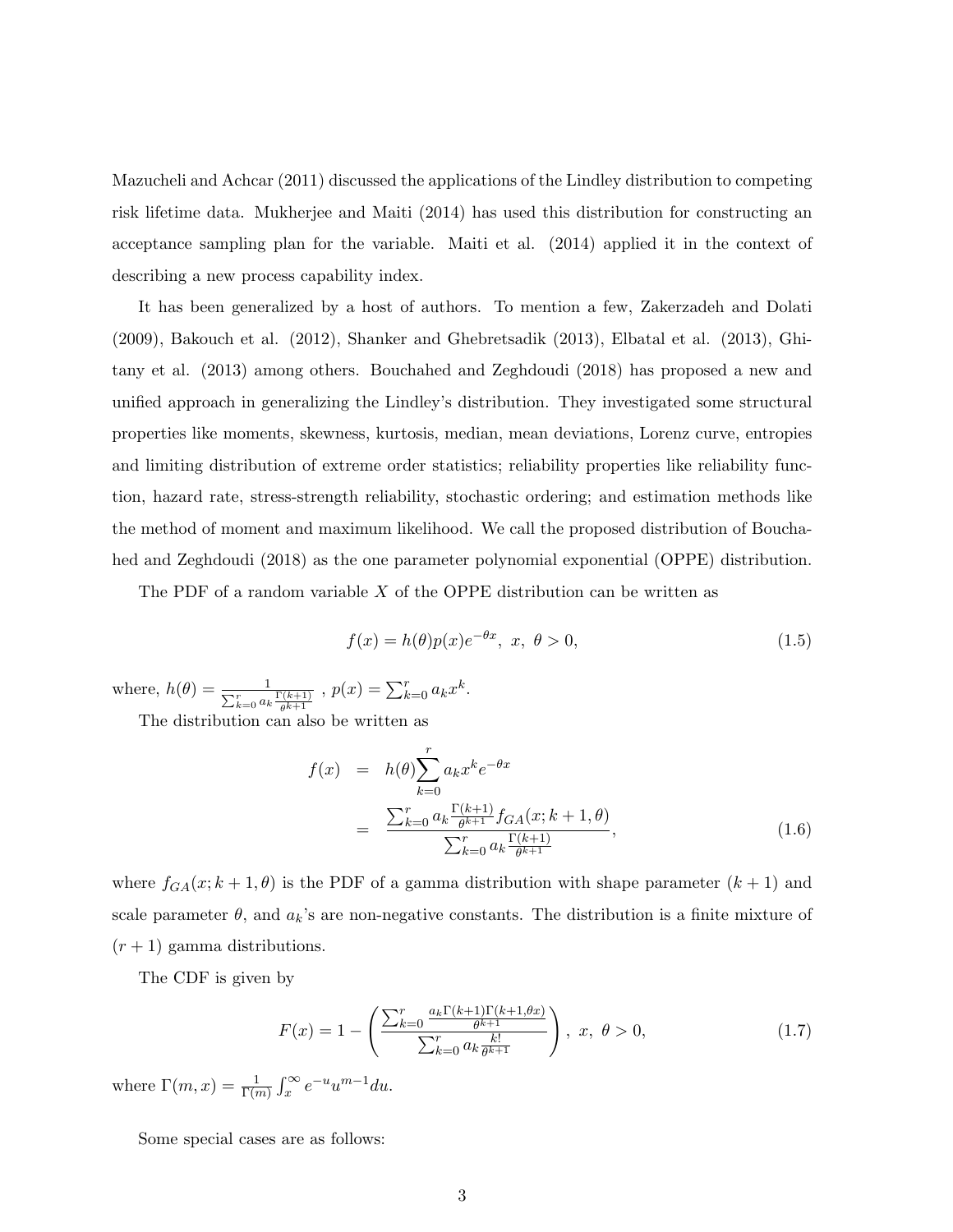- (a)  $r = 0$ ,  $a_0 = 1$  gives the exponential distribution,
- (b)  $r = 1$ ,  $a_0 = 1$ ,  $a_1 = 1$  gives the Lindley distribution,
- (c)  $r = 2$ ,  $a_0 = 1$ ,  $a_1 = 0$ ,  $a_2 = 1$  gives the Akash distribution [c.f. Shanker (2015)],
- (d)  $r = 2$ ,  $a_0 = 1$ ,  $a_1 = 2$ ,  $a_2 = 1$  gives the Aradhana distribution [c.f. Shanker (2016b)],
- (e)  $r = 2$ ,  $a_0 = 1$ ,  $a_1 = 1$ ,  $a_2 = 1$  gives the Sujatha distribution [c.f. Shanker (2016e)],
- (f)  $r = 2$ ,  $a_0 = 0$ ,  $a_1 = 1$ ,  $a_2 = 1$  gives the length-biased Lindley distribution [c.f. Ayesha  $(2017)$ ],
- (g)  $r = 3$ ,  $a_0 = 1$ ,  $a_1 = 1$ ,  $a_2 = 1$ ,  $a_3 = 1$  gives the Amarendra distribution [c.f. Shanker (2016a)],
- (h)  $r = 4$ ,  $a_0 = 1$ ,  $a_1 = 1$ ,  $a_2 = 1$ ,  $a_3 = 1$ ,  $a_4 = 1$  gives the Devya distribution [c.f. Shanker (2016c)],
- (i)  $r = 5$ ,  $a_0 = 1$ ,  $a_1 = 1$ ,  $a_2 = 1$ ,  $a_3 = 1$ ,  $a_4 = 1$ ,  $a_5 = 1$  gives the Shambhu distribution [c.f. Shanker (2016d)].

Statisticians are most of the times interested about inferring the parameter(s) involved in the distribution. Maximum likelihood estimator (MLE) and Bayes estimate of the parameter has been focused by the authors. Hardly any unbiased estimator of the parameter has been studied so far and finding out uniformly minimum variance unbiased estimator (UMVUE) of the parameter seems to be intractable and consequently the comparison with any unbiased class of estimators is not being made. However, instead of studying the estimators of the parameter(s), we have scope to find out unbiased estimator of the PDF and the CDF as well as biased estimator of the same and comparison between the estimators could be made. That is why we have shifted our focus from estimation of parameter(s) to estimation of the PDF and the CDF.

The estimators for the PDF, CDF or both can be used to estimate various functions, like differential entropy, Rényi entropy, Kullback-Leibler divergence, Fisher information, reliability function, cumulative residual entropy, the quantile function, Bonferroni curve, Lorenz curve, probability weighted moments, hazard rate function, mean deviation about mean etc.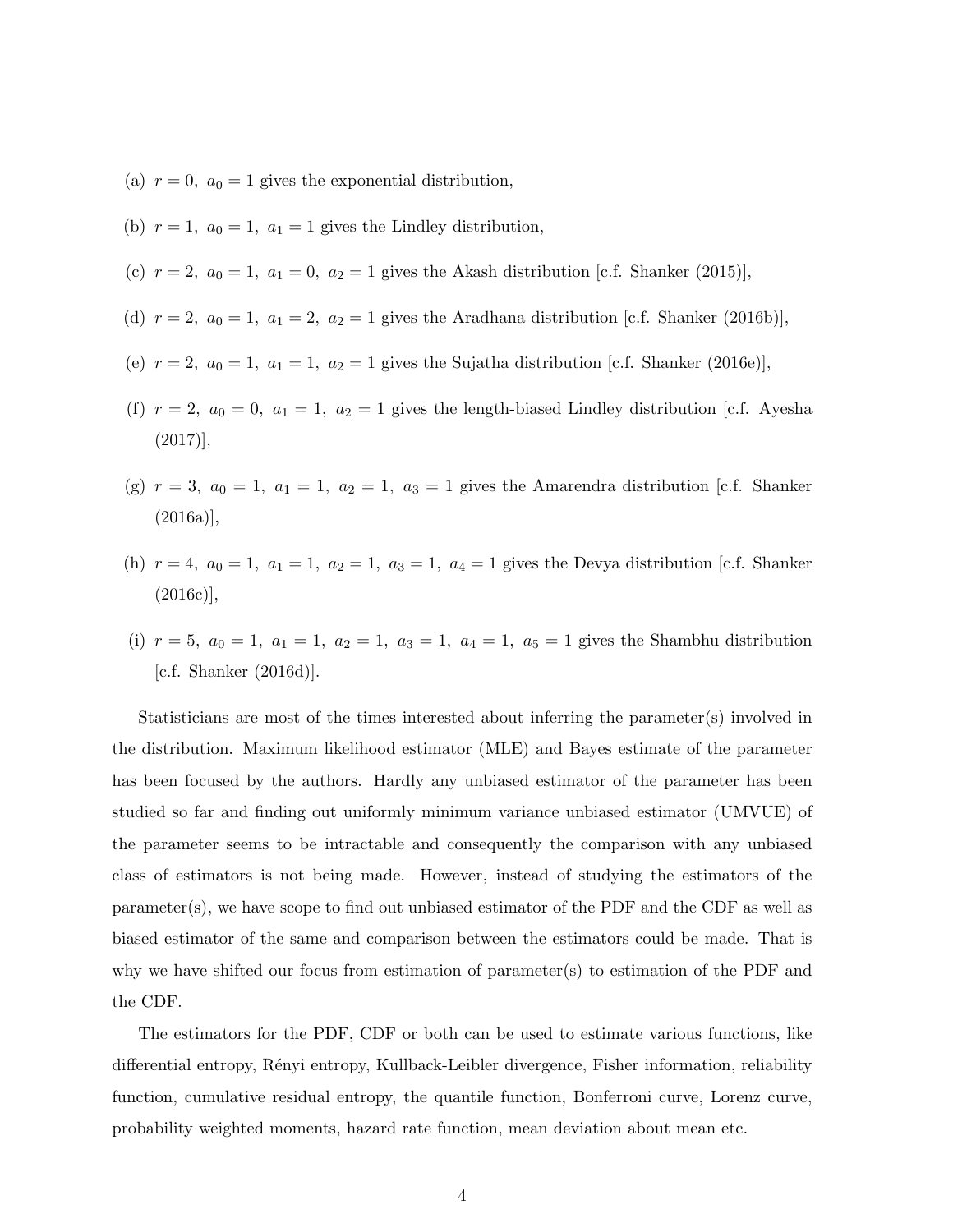There are few works available relating to estimation of the PDF and the CDF of different probability distributions. References include; Asrabadi (1990), Dixit and Jabbari (2010) and Dixit and Jabbari (2011) - Pareto distribution; Alizadeh et al. (2015), Mukherjee et al. (2016) - generalized exponential distribution; Bagheri et al. (2014) - generalized exponential-Poisson distribution; Bagheri et al. (2016b) - Weibull extension model; Bagheri et al. (2016a) - exponentiated Gumbell distribution; Jabbari and Jabbari (2010) - exponentiated Pareto distribution; Maiti and Mukherjee (2018) - Lindley distribution; Tripathi et al. (2017b) - Generalized Logistic distribution; Tripathi et al. (2017a) - exponentiated moment exponential distribution; Mukherjee and Maiti (2019) - lognormal distribution.

Organization of the article is as follows. Section [2](#page-4-0) deals with MLE of the PDF and the CDF of the OPPE distribution. Section [3](#page-5-0) is devoted to finding out the UMVUE of the PDF and the CDF and their MSEs (in this case the variances). Particular case like length-biased Lindley and Sujatha distribution have been discussed in section [4.](#page-8-0) In section [5,](#page-12-0) simulation study results are reported and comparisons are made. Real-life data sets have been analyzed in section [6.](#page-13-0) In section [7,](#page-16-0) concluding remarks are made based on the findings of this article.

## <span id="page-4-0"></span>2 MLE of the PDF and the CDF

Let  $X_1, X_2, ..., X_n$  be random sample of size n drawn from the PDF in [\(1.6\)](#page-2-0). Here we try to find the MLE of  $\theta$  which is denoted as  $\tilde{\theta}$ . The log-likelihood of  $\theta$  is given by

$$
l(\theta) = \ln L(\theta|X)
$$
  
=  $n \ln h(\theta) + \sum_{i=1}^{n} \ln p(X_i) - \theta \sum_{i=1}^{n} X_i$ 

Now,

<span id="page-4-1"></span>
$$
\frac{dl(\theta)}{d\theta} = 0
$$
\ni.e.  $n \frac{d}{d\theta} (\ln h(\theta)) - \sum_{i=1}^{n} X_i = 0$   
\ni.e. 
$$
\frac{\sum_{k=0}^{r} a_k \frac{\Gamma(k+2)}{\theta^{k+2}}}{\sum_{k=0}^{r} a_k \frac{\Gamma(k+1)}{\theta^{k+1}}} - \overline{X} = 0
$$
\n(2.8)

Since, the MLE of  $\theta$  is not of a closed form expression, we have to solve (2.[8\)](#page-4-1) numerically to obtain the MLE of  $\theta$ . Theoretical expressions for the MSE of the MLEs are not available. MSE will be studied through simulation.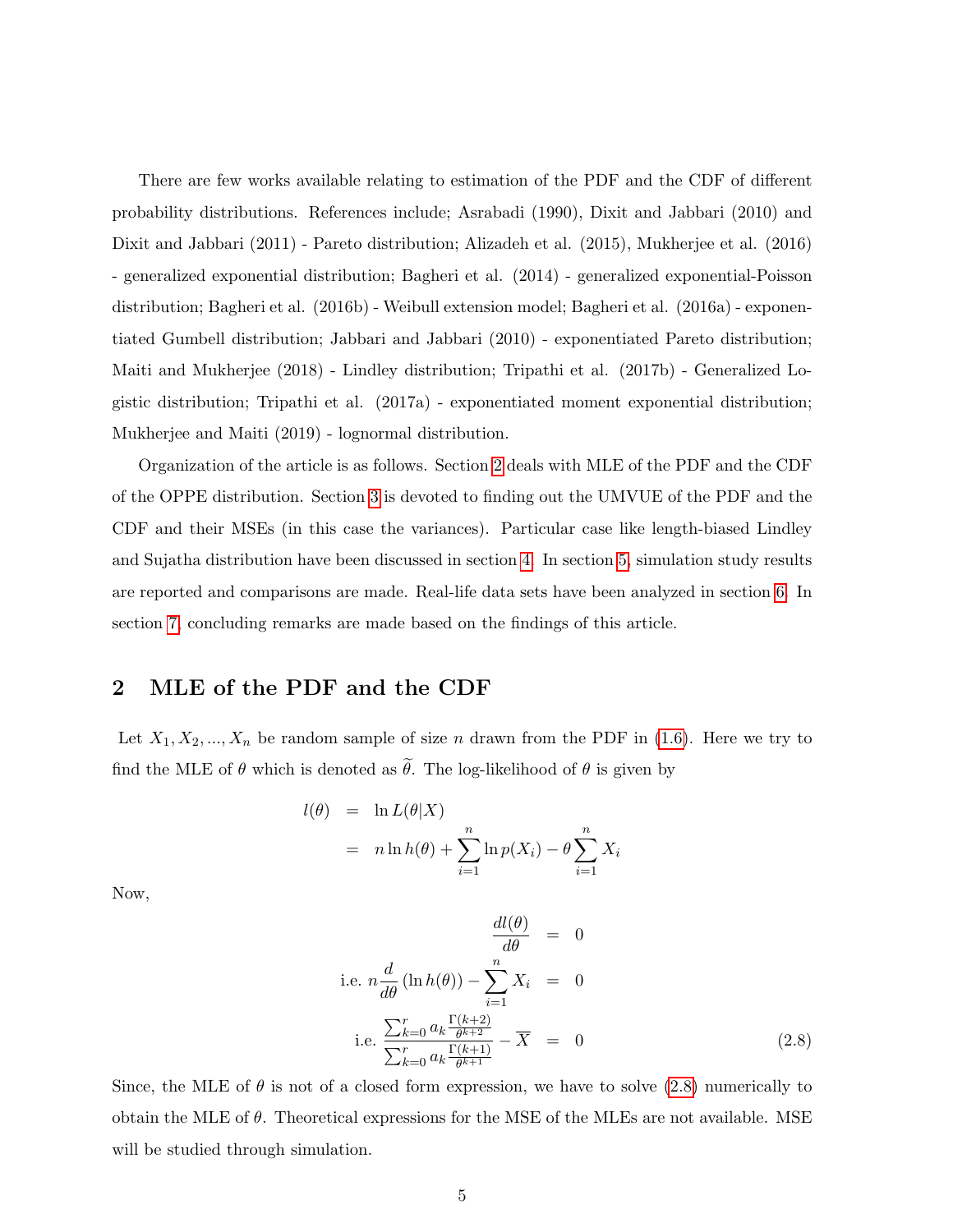## <span id="page-5-0"></span>3 UMVUE of the PDF and the CDF

In this section, we obtain the UMVUE of the PDF and the CDF of the OPPE distribution. Also, we obtain the MSEs of these estimators.

To derive the UMVUE of the PDF and the CDF (Theorem [3](#page-6-0).2), we will use Theorem [3](#page-5-1).1 and Lemma [3](#page-6-1).1.

<span id="page-5-1"></span>**Theorem 3.1.** Let  $X_1, X_2, ..., X_n \sim f_{OPPE}(x, \theta)$ . Then the distribution of  $T = X_1 + X_2 +$ .... +  $X_n$  is

$$
f(t) = h^{n}(\theta) \sum_{q_0} \sum_{q_1} \dots \sum_{q_r} c(n, q_0, q_1, \dots, q_r) \exp(-\theta t)
$$
  
 
$$
\times t^{\sum_{k=0}^r (k+1)q_k - 1}, \ t > 0
$$

with  $q_0 + q_1 + \ldots + q_r = n$  and  $c(n, q_0, q_1, \ldots, q_r) = \frac{n!}{q_0! q_1! \ldots q_r!}$  $\frac{\prod_{k=0}^r [a_k \Gamma(k+1)]^{q_k}}{\Gamma(\sum_{k=0}^r (k+1)q_k)}$ 

Proof. The mgf of T is

$$
M_T(t) = h^n(\theta) \left[ \sum_{k=0}^r a_k \frac{\Gamma(k+1)}{\theta^{k+1}} (1 - \frac{t}{\theta})^{-(k+1)} \right]^n
$$
  
\n
$$
= h^n(\theta) \left[ a_0 \frac{\Gamma(1)}{\theta} \left( 1 - \frac{t}{\theta} \right)^{-1} + \dots + a_r \frac{\Gamma(r+1)}{\theta^{r+1}} \right]
$$
  
\n
$$
\times \left( 1 - \frac{t}{\theta} \right)^{-(r+1)} \right]^n
$$
  
\n
$$
= h^n(\theta) \sum_{q_0} \sum_{q_1} \dots \sum_{q_r} \frac{n!}{q_0! q_1! \dots q_r!} \prod_{k=0}^r (a_k \Gamma(k+1))^{q_k}
$$
  
\n
$$
\times \theta^{-\sum_{k=0}^r (k+1) q_k} \left( 1 - \frac{t}{\theta} \right)^{-\sum_{k=0}^r (k+1) q_k}
$$

Hence, the distribution of  $T$  is

$$
f(t) = h^{n}(\theta) \sum_{q_0} \sum_{q_1} \cdots \sum_{q_r} \frac{n!}{q_0! q_1! \cdots q_r!} \prod_{k=0}^r (a_k \Gamma(k+1))^{q_k}
$$
  

$$
\times \theta^{-\sum_{k=0}^r (k+1)q_k} f_{GA}(t, \sum_{k=0}^r (k+1)q_k, \theta)
$$
  

$$
= h^{n}(\theta) \sum_{q_0} \sum_{q_1} \cdots \sum_{q_r} c(n, q_0, q_1, \ldots, q_r) t^{\sum_{k=0}^r (k+1)q_k - 1} \exp(-\theta t),
$$

where  $c(n, q_0, q_1, \ldots, q_r) = \frac{n!}{q_0!q_1!\ldots q_r!}$  $\prod_{k=0}^{r} [a_k \Gamma(k+1)]^{q_k}$  $\frac{\prod_{k=0}^{\infty} [a_k \Gamma(\kappa+1)]^{\tau_{\kappa}}}{\Gamma(\sum_{k=0}^{r} (k+1)q_k)}$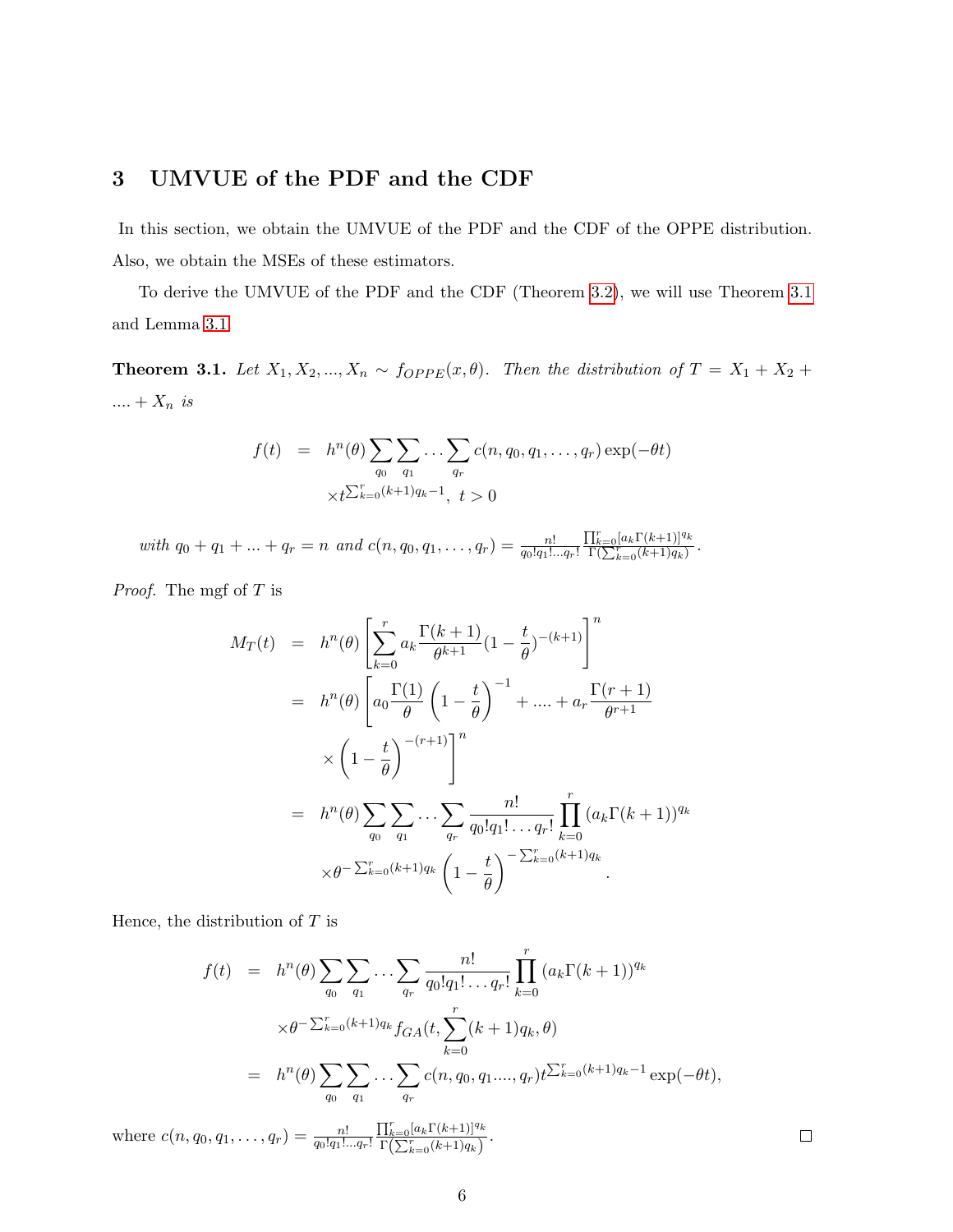<span id="page-6-1"></span>**Lemma 3.1.** The conditional distribution of  $X_1$  given  $X_1 + X_2 + \ldots + X_n = T$  is

$$
f_{X_1|T}(x|t) = \frac{p(x)}{A_n(t)} \sum_{y_0} \sum_{y_1} \dots \sum_{y_r} c(n-1, y_0, y_1, \dots, y_r)
$$
  
 
$$
\times (t-x)^{\sum_{k=0}^r (k+1)y_k - 1}, \ 0 < x < t,
$$

where

$$
A_n(t) = \sum_{q_0} \sum_{q_1} \dots \sum_{q_r} c(n, q_0, q_1, \dots, q_r) t^{\sum_{k=0}^r (k+1)q_k - 1}
$$

and

$$
c(n-1, y_0, y_1, \ldots, y_r) = \frac{(n-1)!}{y_0! y_1! \ldots y_r!} \prod_{k=0}^r (a_k \Gamma(k+1))^{y_k} \frac{1}{\Gamma(\sum_{k=0}^r (k+1)y_k)},
$$

with  $y_0 + y_1 + y_2 + \ldots + y_r = n - 1$ .

Proof.

$$
f_{X_1|T}(x|t) = \frac{f_{X_1}(x)f(t-x)}{f(t)}
$$
  
= 
$$
\frac{p(x)}{A_n(t)} \sum_{y_0} \sum_{y_1} \dots \sum_{y_r} c(n-1, y_0, y_1, \dots, y_r)
$$
  

$$
\times (t-x)^{\sum_{k=0}^r (k+1)y_k - 1}.
$$

<span id="page-6-0"></span>**Theorem 3.2.** Let  $T = t$  be given. Then

$$
\widehat{f}(x) = \frac{p(x)}{A_n(t)} \sum_{y_0} \sum_{y_1} \dots \sum_{y_r} c(n-1, y_0, y_1, \dots, y_r) \times (t-x)^{\sum_{k=0}^r (k+1)y_k - 1}, \ 0 < x < t,
$$
\n(3.9)

is UMVUE for  $f(x)$  and

$$
\widehat{F}(x) = 1 - \frac{1}{A_n(t)} \sum_{y_0} \sum_{y_1} \dots \sum_{y_r} c(n-1, y_0, y_1, \dots, y_r) t^{\sum_{k=0}^r (k+1)y_k}
$$
\n
$$
\times \sum_{k=0}^r a_k t^k I_{x/t} \left( (k+1), \sum_{k=0}^r (k+1)y_k \right)
$$
\n
$$
0 < x < t,\tag{3.10}
$$

is UMVUE for  $F(x)$ , where  $I_x(\alpha, \beta) = \frac{1}{B(\alpha, \beta)} \int_x^1 u^{\alpha-1} (1-u)^{\beta-1} du$  is an incomplete beta function and  $B(\alpha, \beta) = \frac{\Gamma \alpha \Gamma \beta}{\Gamma(\alpha + \beta)}$ .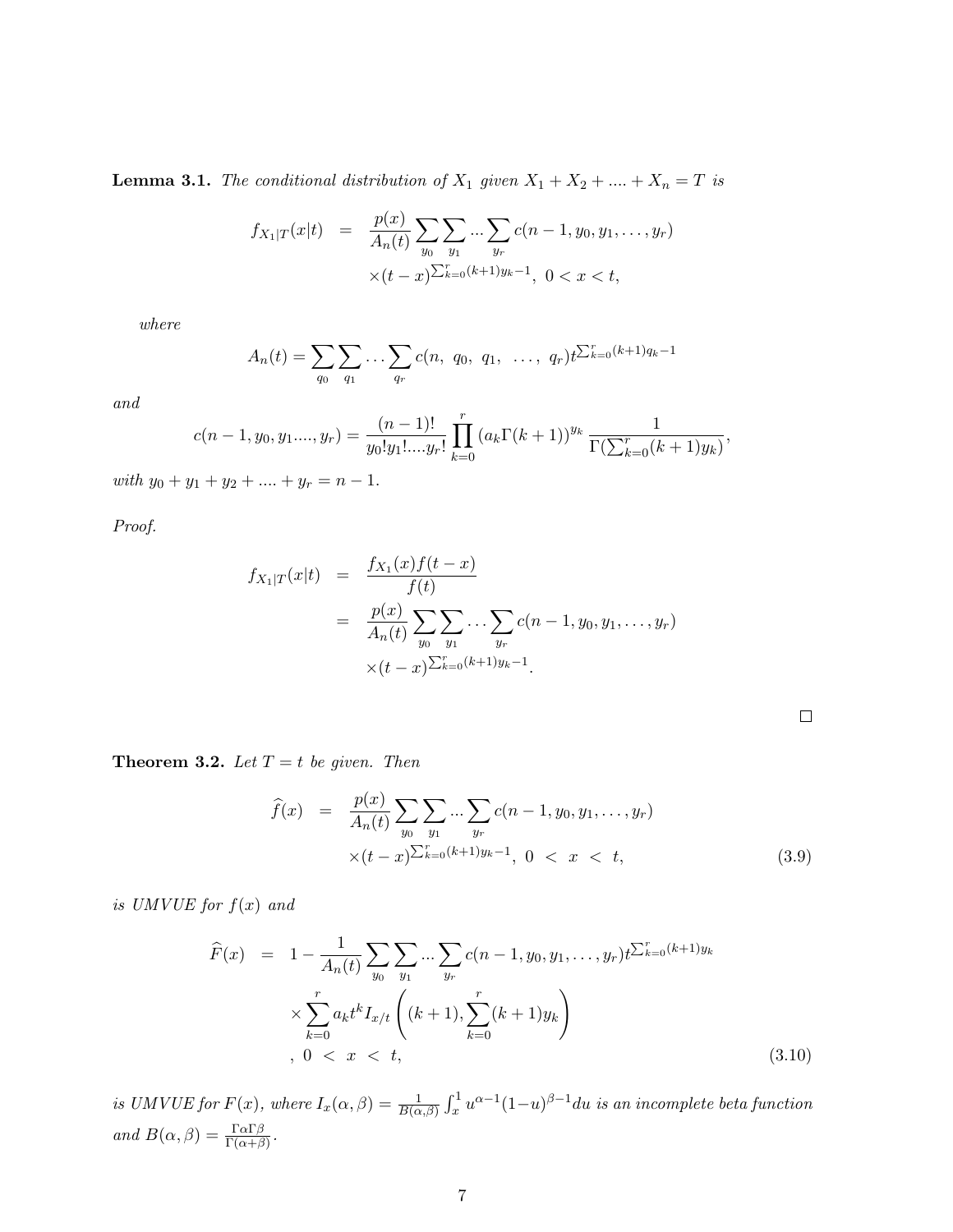Proof. From Lemma [3](#page-6-1).1 we get UMVUE of the PDF.

$$
\widehat{F}(x) = 1 - \int_{x}^{t} \widehat{f}(m) dm
$$
\n
$$
= 1 - \int_{x}^{t} \frac{p(m)}{A_n(t)} \sum_{y_0} \sum_{y_1} \dots \sum_{y_r} c(n-1, y_0, y_1, \dots, y_r)
$$
\n
$$
\times (t - m)^{\sum_{k=0}^{r} (k+1)y_k - 1}
$$
\n
$$
= 1 - \frac{1}{A_n(t)} \sum_{y_0} \sum_{y_1} \dots \sum_{y_r} c(n-1, y_0, y_1, \dots, y_r) t^{\sum_{k=0}^{r} (k+1)y_k}
$$
\n
$$
\times \sum_{k=0}^{r} a_k t^k I_{x/t} \left( (k+1), \sum_{k=0}^{r} (k+1) y_k \right)
$$

The MSE of  $\widehat{f}(x)$  is given by

<span id="page-7-0"></span>
$$
MSE(\hat{f}(x)) = E(\hat{f}^{2}(x)) - f^{2}(x)
$$
  
= 
$$
\int_{x}^{\infty} \left[ \frac{p(x)}{A_{n}(t)} \sum_{y_{0}} \sum_{y_{1}} ... \sum_{y_{r}} c(n-1, y_{0}, y_{1}, ..., y_{r}) \times (t-x)^{\sum_{k=0}^{r} (k+1)y_{k}-1} \right]^{2}
$$
  

$$
\times f(t)dt - f^{2}(x)
$$
(3.11)

 $\Box$ 

Using Theorem [3](#page-5-1).1, [\(1.6\)](#page-2-0) in [\(3.11\)](#page-7-0), we can get the value of the MSE of UMVUE of the PDF. And the MSE of  $\widehat{F}(x)$  is given by

<span id="page-7-1"></span>
$$
MSE(\widehat{F}(x)) = E(\widehat{F}^{2}(x)) - F^{2}(x)
$$
  
\n
$$
= \int_{x}^{\infty} \left[1 - \frac{1}{A_{n}(t)} \sum_{y_{0}} \sum_{y_{1}} ... \sum_{y_{r}} c(n-1, y_{0}, y_{1}, ..., y_{r}) + \sum_{\substack{k=0 \ k \neq 0}}^{r} \sum_{k=0}^{k+1} (k+1) y_{k} \right]
$$
  
\n
$$
\times \sum_{k=0}^{r} a_{k} t^{k} I_{x/t} \left( (k+1), \sum_{k=0}^{r} (k+1) y_{k} \right) \Big]^{2}
$$
  
\n
$$
\times f(t) dt - F^{2}(x)
$$
\n(3.12)

Similarly, using Theorem [3](#page-5-1).1, [\(1.7\)](#page-2-1) in [\(3.12\)](#page-7-1), we can get the value of the MSE of UMVUE of the CDF.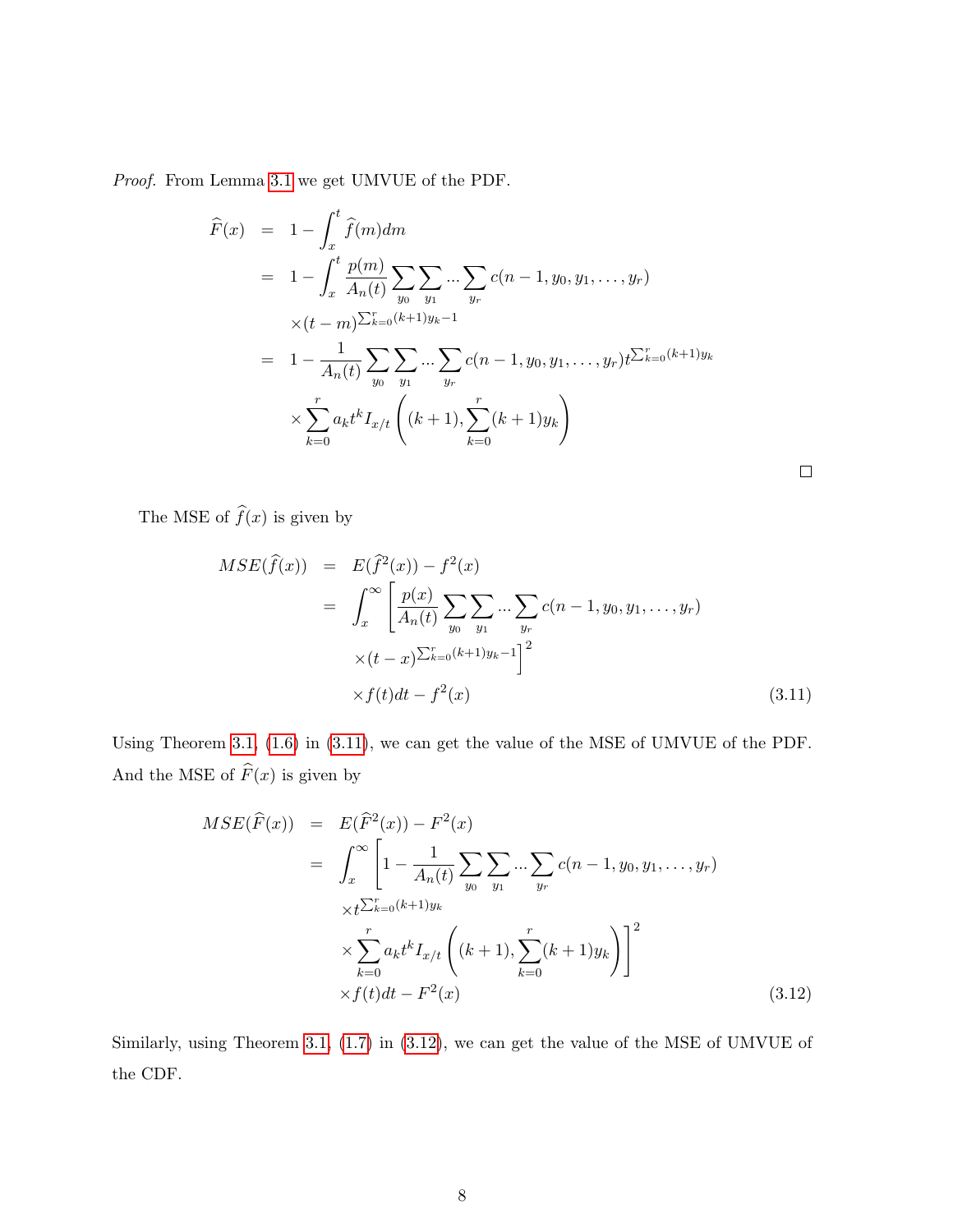## <span id="page-8-0"></span>4 Particular case

In this section, we have studied in detail of the length-biased Lindley and Sujatha distribution that are particular cases of the OPPE distribution. The estimators of the PDF and the CDF are explicitly written, and their MSEs are compared. Another particular case of the OPPE distribution is the Lindley distribution. The estimation of the PDF and the CDF of the Lindley distribution has been studied in detail in Maiti and Mukherjee (2018).

## 4.1 Length-biased Lindley distribution

Substituting  $r = 2$ ,  $a_0 = 0$ ,  $a_1 = 1$ ,  $a_2 = 1$  in [\(1.6\)](#page-2-0) and [\(1.7\)](#page-2-1), we can have the PDF and the CDF of the length-biased Lindley distribution respectively.

The PDF is

<span id="page-8-1"></span>
$$
f(x) = \frac{\theta^3}{2 + \theta} x (1 + x) e^{-\theta x}; x, \theta > 0
$$
\n(4.13)

and the CDF is

<span id="page-8-2"></span>
$$
F(x) = 1 - \left[1 + \frac{\theta x}{2 + \theta}(2 + \theta x + \theta)\right] e^{-\theta x}; x, \theta > 0.
$$
 (4.14)

#### 4.1.1 MLE of the PDF and the CDF

If we substitute  $r = 2$ ,  $a_0 = 0$ ,  $a_1 = 1$ ,  $a_2 = 1$  in [\(2.8\)](#page-4-1) we will get the given expression as

$$
\frac{2\theta + 6}{\theta(\theta + 2)} - \bar{X} = 0.
$$

Solving numerically the above mentioned equation, we can get the MLE of the length-biased Lindley distribution.

#### 4.1.2 UMVUE of the PDF and the CDF

In this section, we obtain the UMVUE of the PDF and the CDF of the length-biased Lindley distribution. Also, we obtain the MSEs of these estimators.

To derive the UMVUE of the PDF and the CDF, we substitute  $r = 2$ ,  $a_0 = 0$ ,  $a_1 = 1$ ,  $a_2 = 1$ in Theorem [\(3\)](#page-5-0).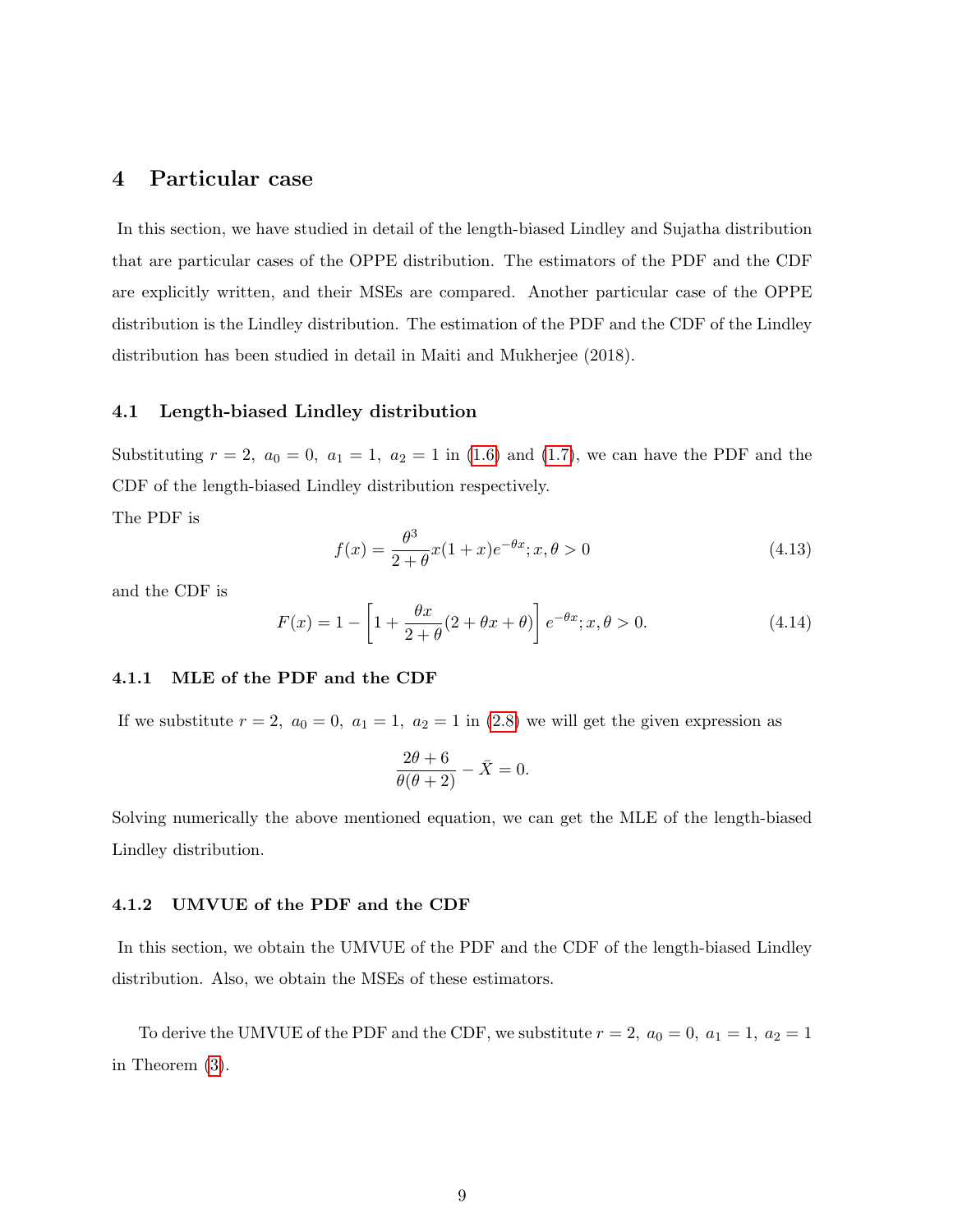**Theorem 4.1.** Let  $T = t$  be given. Then the UMVUE of the PDF is

$$
\widehat{f}(x) = \frac{p(x)}{A_n(t)} \sum_{y_1} \sum_{y_2} c(n-1, y_1, y_2)
$$
  
 
$$
\times (t-x)^{2y_1+3y_2-1}, \ 0 < x < t,
$$

and the UMVUE of the CDF is

$$
\widehat{F}(x) = 1 - \frac{1}{A_n(t)} \sum_{y_1} \sum_{y_2} c(n-1, y_1, y_2) t^{(2y_1+3y_2)} \times \left[ tI_{x/t}(2, 2y_1 + 3y_2) + t^2 I_{x/t}(3, 2y_1 + 3y_2) \right], \ 0 < x < t.
$$

The MSE of the UMVUE of the PDF is given by

<span id="page-9-0"></span>
$$
MSE(\widehat{f}(x)) = E(\widehat{f}^{2}(x)) - f^{2}(x)
$$
  
= 
$$
\int_{x}^{\infty} \left[ \frac{p(x)}{A_{n}(t)} \sum_{y_{1}} \sum_{y_{2}} c(n-1, y_{1}, y_{2}) \right. \\ \times (t-x)^{2y_{1}+3y_{2}-1} \big]^{2}
$$
  

$$
\times f(t)dt - f^{2}(x) \tag{4.15}
$$

Using Theorem [3](#page-5-1).1, [\(4.13\)](#page-8-1) in [\(4.15\)](#page-9-0), we can get the value of the MSE of UMVUE of the PDF.

And the MSE of the UMVUE of the CDF is given by

<span id="page-9-1"></span>
$$
MSE(\widehat{F}(x)) = E(\widehat{F}^{2}(x)) - F^{2}(x)
$$
  
= 
$$
\int_{x}^{\infty} \left[1 - \frac{1}{A_{n}(t)} \sum_{y_{1}} \sum_{y_{2}} c(n-1, y_{1}, y_{2}) t^{(2y_{1}+3y_{2})} \right. \times \left[ tI_{x/t}(2, 2y_{1}+3y_{2}) + t^{2} I_{x/t}(3, 2y_{1}+3y_{2}) \right]^{2}
$$
  

$$
\times f(t)dt - F^{2}(x)
$$
(4.16)

Similarly, using Theorem [3](#page-5-1).1, [\(4.14\)](#page-8-2) in [\(4.16\)](#page-9-1), we can get the value of the MSE of UMVUE of the CDF.

Theoretical graph of the MSE of the UMVUE of the length-biased Lindley distribution is presented in Figure [1.](#page-10-0)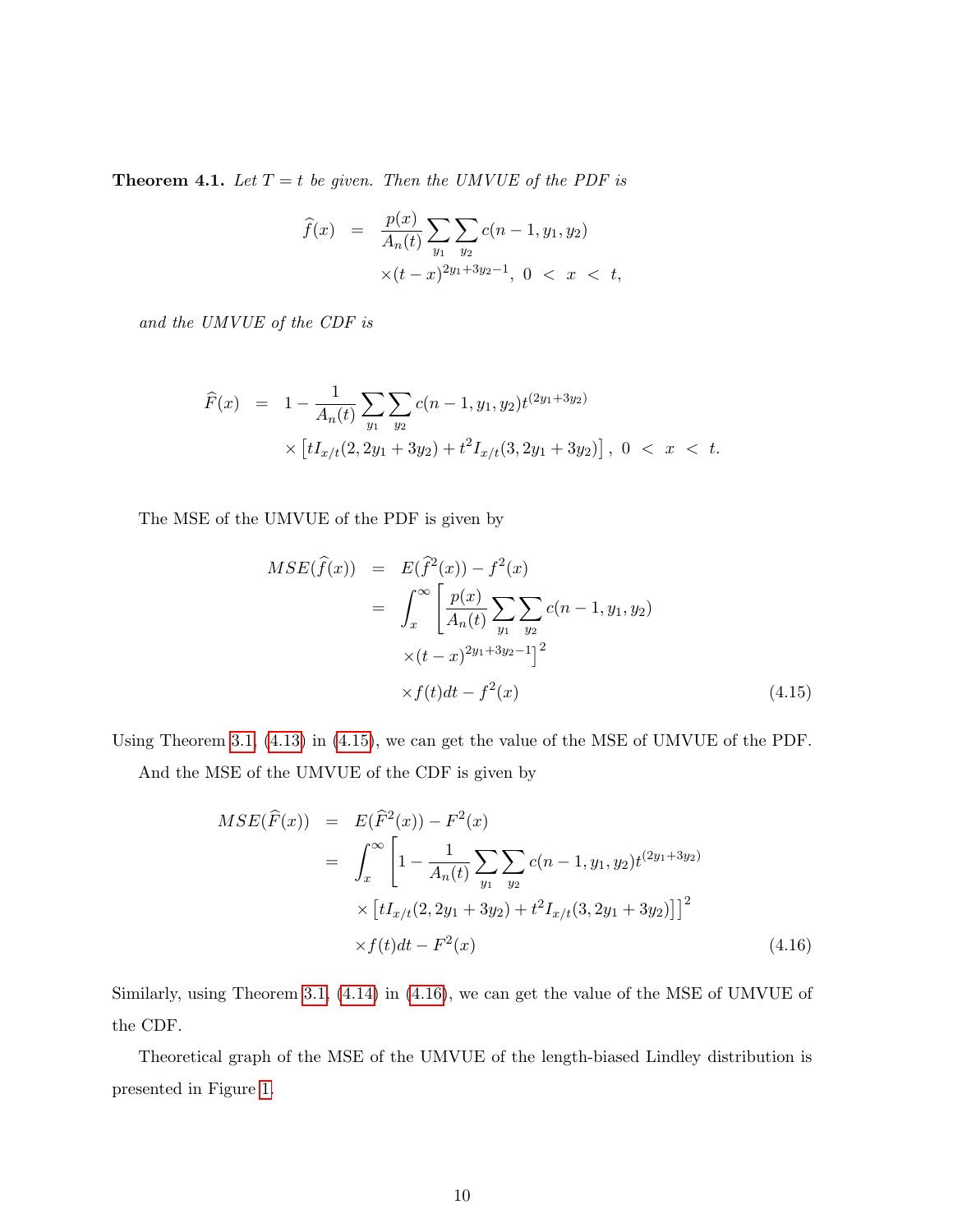

<span id="page-10-0"></span>Figure 1: Graph of theoretical MSE of UMVUE of the PDF and the CDF of the length-biased Lindley distribution for  $\theta = 0.1$ ,  $x = 2$  and  $r = 2$ .

## 4.2 Sujatha distribution

By substituting  $r = 2$ ,  $a_0 = 1$ ,  $a_1 = 1$ ,  $a_2 = 1$  in [\(1.6\)](#page-2-0) and [\(1.7\)](#page-2-1), we will get the PDF and the CDF of the Sujatha Distribution respectively.

The PDF is

<span id="page-10-1"></span>
$$
f(x) = \frac{\theta^3}{2 + \theta + \theta^2} (1 + x + x^2) e^{-\theta x}; x, \theta > 0
$$
\n(4.17)

and the CDF is

<span id="page-10-2"></span>
$$
F(x) = 1 - \left[1 + \frac{\theta x}{2 + \theta + \theta^2}(2 + \theta x + \theta)\right] e^{-\theta x}; x, \theta > 0.
$$
 (4.18)

#### 4.2.1 MLE of the PDF and the CDF

If we substitute  $r = 2$ ,  $a_0 = 1$ ,  $a_1 = 1$ ,  $a_2 = 1$  in [\(2.8\)](#page-4-1) we will get the given expression as

$$
\frac{\theta^2 + 2\theta + 6}{\theta(\theta^2 + \theta + 2)} - \bar{X} = 0.
$$

Solving numerically the above mentioned equation, we can get the MLE of the Sujatha distribution.

#### 4.2.2 UMVUE of the PDF and the CDF

In this section, we obtain the UMVUE of the PDF and the CDF of the Sujatha distribution. Also, we obtain the MSEs of these estimators.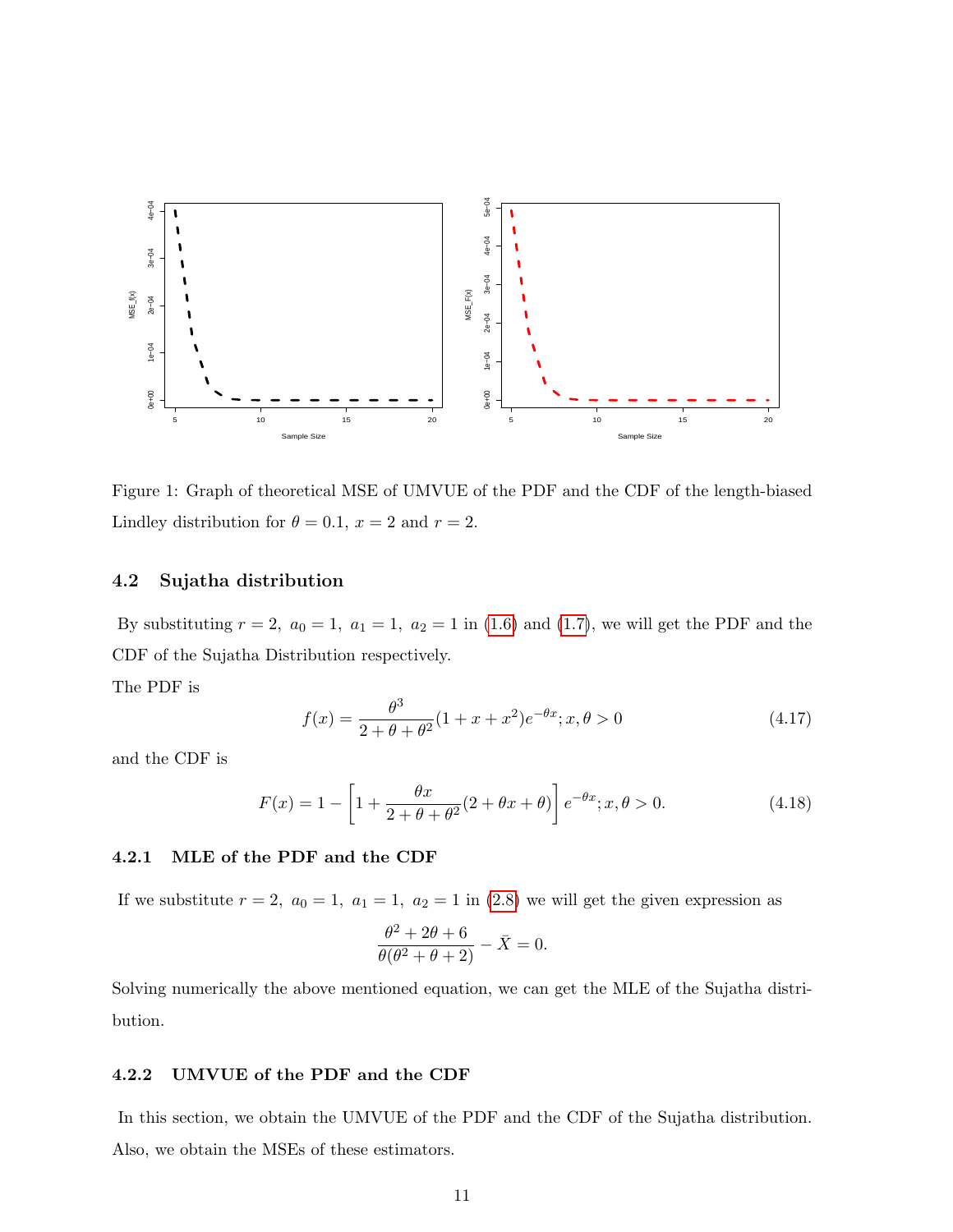To derive the UMVUE of the PDF and the CDF, we use Theorem [3](#page-5-0) and replace  $r = 2$ ,  $a_0 =$ 1,  $a_1 = 1$ ,  $a_2 = 1$ .

**Theorem 4.2.** Let  $T = t$  be given. Then the UMVUE of the PDF is

$$
\widehat{f}(x) = \frac{p(x)}{A_n(t)} \sum_{y_0} \sum_{y_1} \sum_{y_2} c(n-1, y_0, y_1, y_2)
$$
  
 
$$
\times (t-x)^{y_0+2y_1+3y_2-1}, \quad 0 < x < t,
$$

and the UMVUE of the CDF is

$$
\widehat{F}(x) = 1 - \frac{1}{A_n(t)} \sum_{y_0} \sum_{y_1} \sum_{y_2} c(n-1, y_0, y_1, y_2) t^{(y_0 + 2y_1 + 3y_2)} \times \left[ I_{x/t}(1, y_0 + 2y_1 + 3y_2) + tI_{x/t}(2, y_0 + 2y_1 + 3y_2) + t^2 I_{x/t}(3, y_0 + 2y_1 + 3y_2) \right], \ 0 < x < t.
$$

The MSE of the UMVUE of the PDF is given by

<span id="page-11-0"></span>
$$
MSE(\hat{f}(x)) = E(\hat{f}^{2}(x)) - f^{2}(x)
$$
  
= 
$$
\int_{x}^{\infty} \left[ \frac{p(x)}{A_{n}(t)} \sum_{y_{0}} \sum_{y_{1}} \sum_{y_{2}} c(n-1, y_{0}, y_{1}, y_{2}) \times (t-x)^{y_{0}+2y_{1}+3y_{2}-1} \right]^{2}
$$
  

$$
\times f(t)dt - f^{2}(x)
$$
(4.19)

Using Theorem [3](#page-5-1).1, [\(4.17\)](#page-10-1) in [\(4.19\)](#page-11-0), we can get the value of the MSE of UMVUE of the PDF.

And the MSE of the UMVUE of the CDF is given by

<span id="page-11-1"></span>
$$
MSE(\widehat{F}(x)) = E(\widehat{F}^{2}(x)) - F^{2}(x)
$$
  
= 
$$
\int_{x}^{\infty} \left[1 - \frac{1}{A_{n}(t)} \sum_{y_{0}} \sum_{y_{1}} \sum_{y_{2}} c(n-1, y_{0}, y_{1}, y_{2}) t^{(y_{0}+2y_{1}+3y_{2})} \right. \\ \times \left[ I_{x/t}(1, y_{0} + 2y_{1} + 3y_{2}) + t I_{x/t}(2, y_{0} + 2y_{1} + 3y_{2}) + t^{2} I_{x/t}(3, y_{0} + 2y_{1} + 3y_{2}) \right] \big]^{2}
$$
  

$$
\times f(t)dt - F^{2}(x)
$$
(4.20)

Similarly, using Theorem [3](#page-5-1).1, [\(4.18\)](#page-10-2) in [\(4.20\)](#page-11-1), we can get the value of the MSE of UMVUE of the CDF.

Theoretical graph of the MSE of the UMVUE of the Sujatha distribution is presented in Figure [2.](#page-12-1)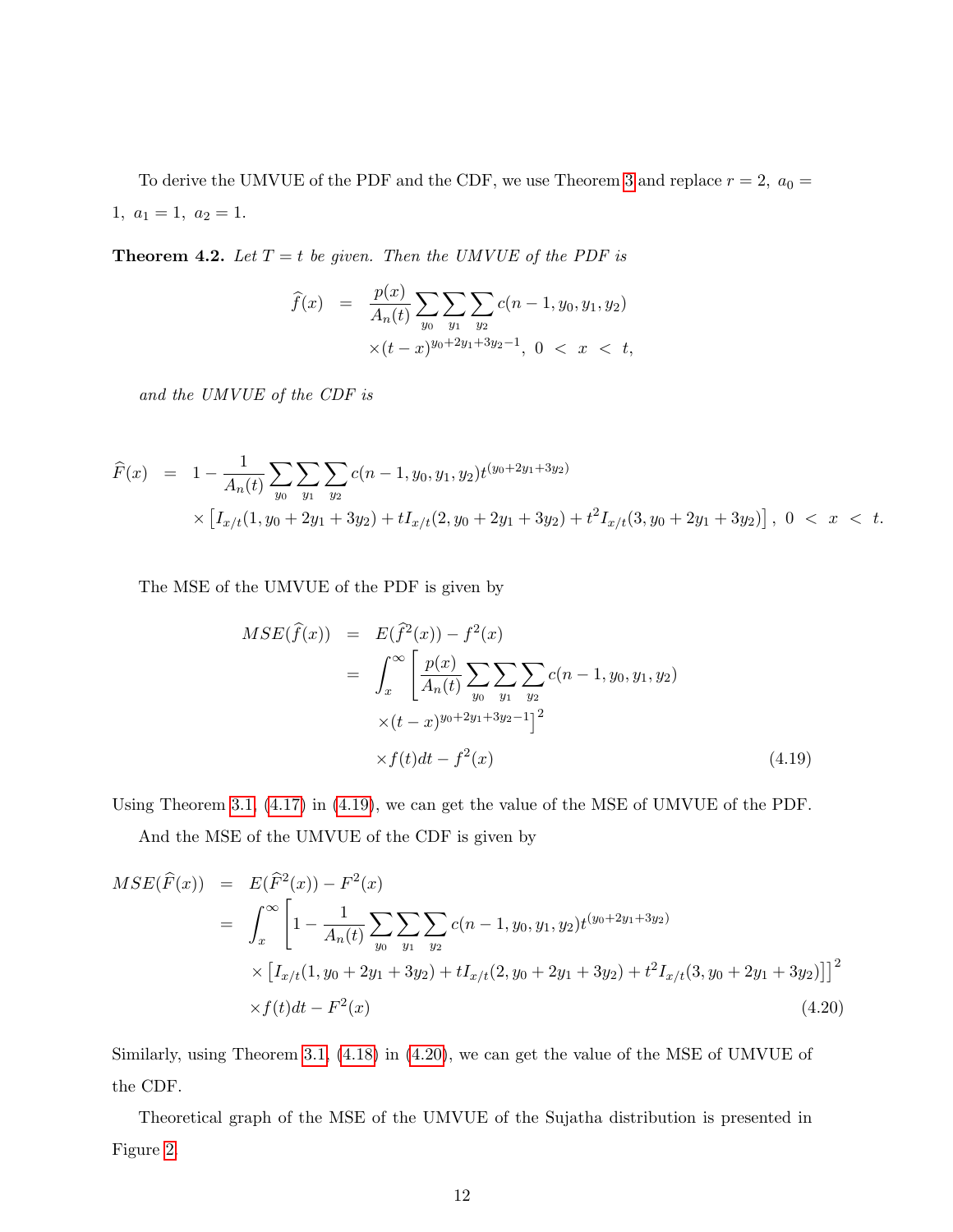

<span id="page-12-1"></span>Figure 2: Graph of theoretical MSE of UMVUE of the PDF and the CDF of the Sujatha distribution for  $\theta = 0.1$ ,  $x = 2$  and  $r = 2$ .

## <span id="page-12-0"></span>5 Simulation

Direct application of Monte Carlo Simulation technique fails for generating random samples from the unified generalized Lindley, since the equation

$$
F(x) = u, \ u \in (0,1)
$$

cannot be explicitly solved in x. On the other hand, one can use the fact that the distribution is a mixture of gamma distributions given in [\(1.6\)](#page-2-0).

For the OPPE distribution the generation of random sample  $X_1, X_2, \ldots, X_n$  is distributed in the following algorithm:

- 1. Generate  $U_i \sim Uniform(0, 1), i = 1(1)n$
- 2. If  $\frac{\sum_{k=0}^{j-1} a_k \frac{k!}{\theta^{k+1}}}{\sum_{k=0}^{r} a_k \frac{k!}{\theta^{k+1}}} < U_i \le \frac{\sum_{k=0}^{j} a_k \frac{k!}{\theta^{k+1}}}{\sum_{k=0}^{r} a_k \frac{k!}{\theta^{k+1}}}$ ,  $j = 1, 2, ..., r$ , then set  $X_i = V_i$ , where  $V_i \sim gamma(j+1, \theta)$  and if  $U_i \leq \frac{a_0 \frac{\theta}{\theta}}{\sum_{k=0}^{r} a_k \frac{k!}{\theta^{k+1}}}$ , then set  $X_i = V_i$ , where  $V_i \sim \exp(\theta)$ .

A simulation is carried out with 1,000(N) repetitions. We choose  $\theta = 0.1$ ,  $x = 2$  and  $r = 2$ for both distribution. We compute MSE of the MLE and UMVUE of the PDF and the CDF. From Figures [3](#page-13-1) and [4,](#page-13-2) it is clear that MSE decreases with increasing sample size that shows the consistency property of the estimators.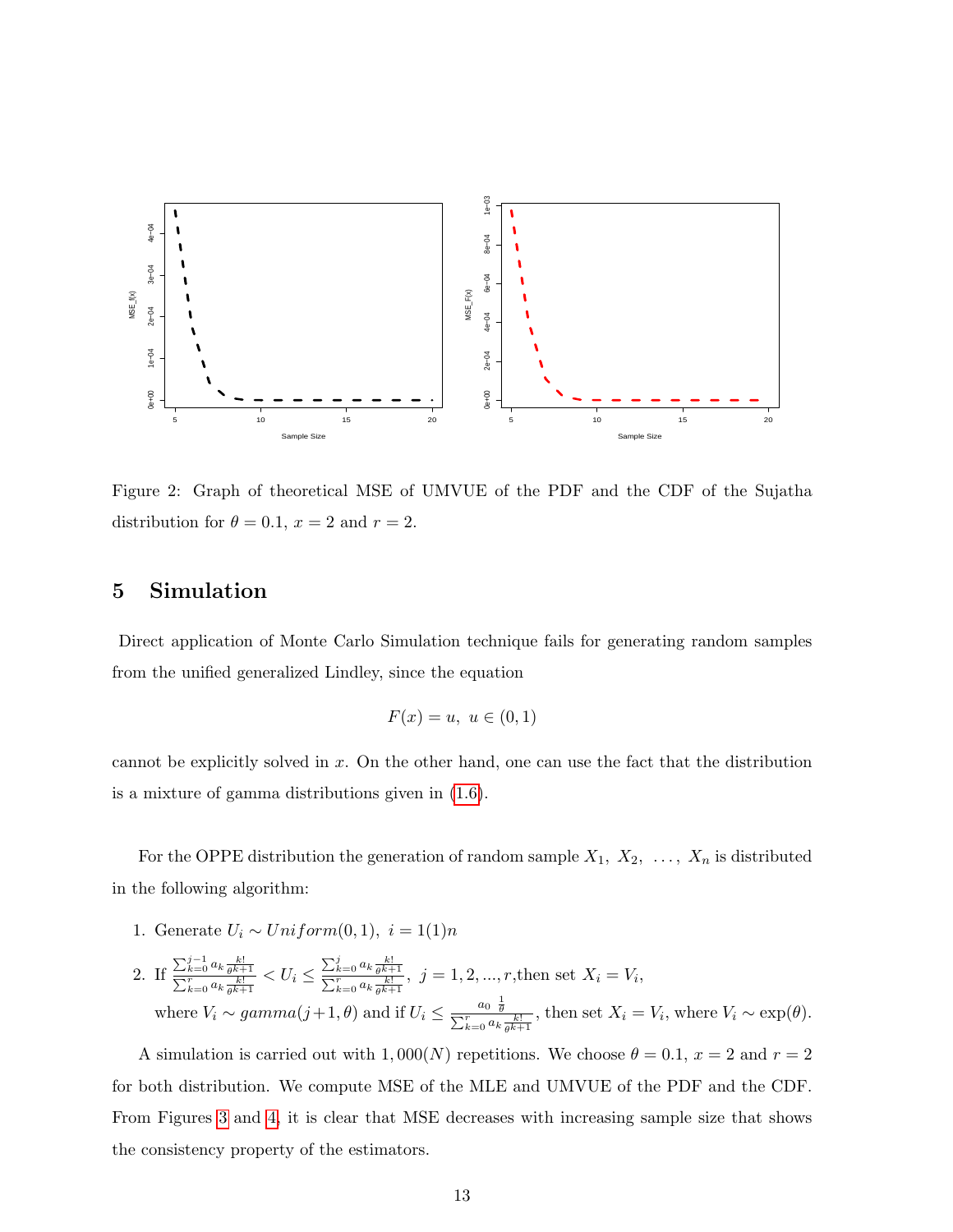

<span id="page-13-1"></span>Figure 3: Graph of simulated MSE of the MLE of the PDF and the CDF of the length-biased Lindley distribution for  $\theta = 0.1$ ,  $x = 2$  and  $r = 2$ .



<span id="page-13-2"></span>Figure 4: Graph of simulated MSE of the MLE of the PDF and the CDF of the Sujatha distribution for  $\theta = 0.1$ ,  $x = 2$  and  $r = 2$ .

## <span id="page-13-0"></span>6 Data Analysis

In this section, we provide the analysis of two real data sets for comparing the performances of MLE and UMVUE for the PDF and the CDF. Table [1](#page-14-0) represents the survival times (in days) of 72 guinea pigs infected with virulent tubercle bacilli, observed and reported by Elbatal et al. (2013). Table [2](#page-14-1) represents the failure times of the air conditioning system of an airplane and it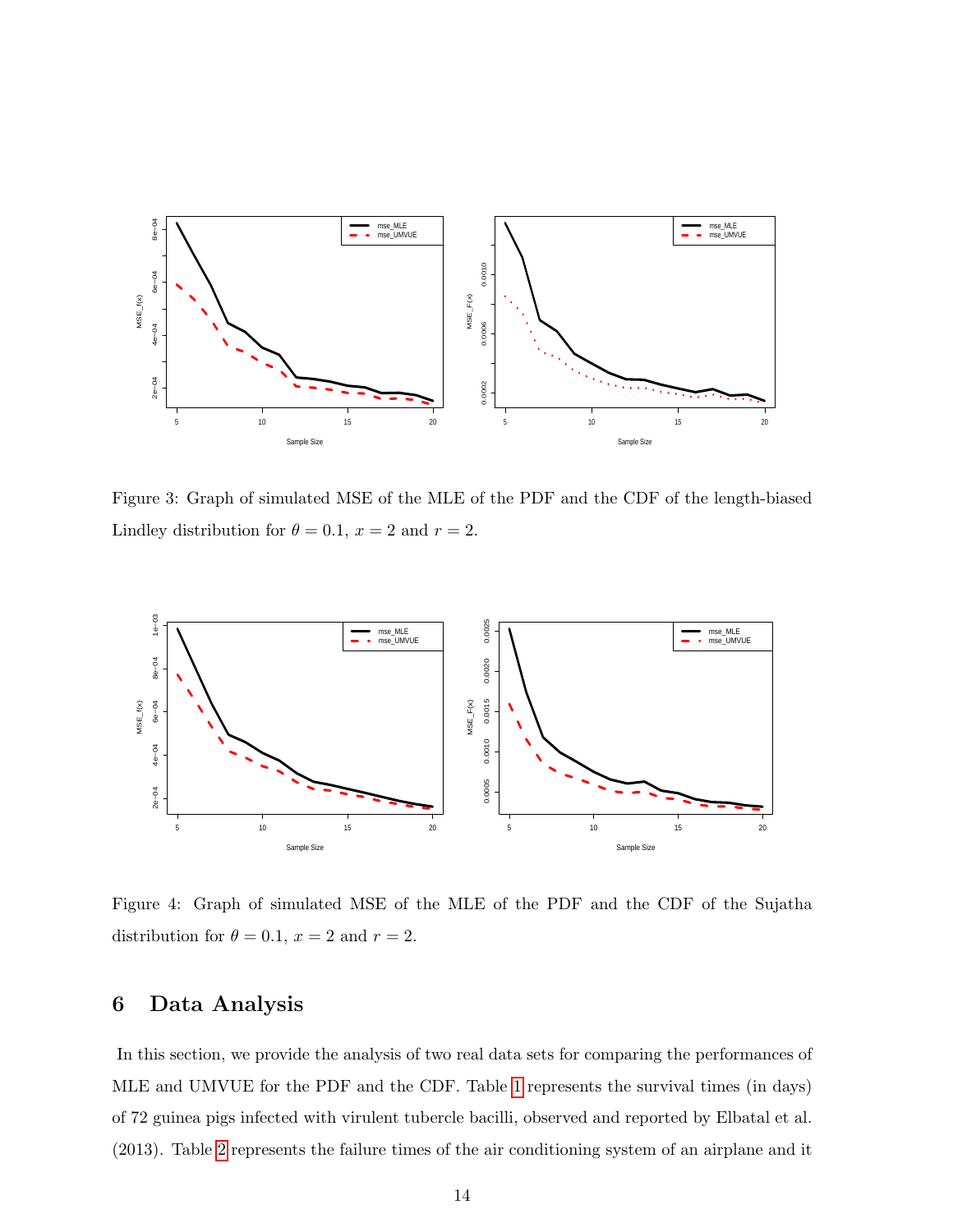is obtained from Linhart and Zucchini (1986).

We fit length-biased Lindley distribution in data set-I (Table [1\)](#page-14-0). The corresponding graph of histogram and the estimated PDF and the CDF has been shown in Figure [6.](#page-15-0) From Figure [6,](#page-15-0) we observe that the length-biased Lindley distribution shows good fit for data set-I.

Sujatha distribution have been fitted to data set-II (Table [2\)](#page-14-1). Here, for computational ease, we have divided the whole data set by 100. The graph of histogram and the estimated PDF and the CDF has been shown in Figure [6.](#page-15-1) From Figure [6,](#page-15-1) we observe that the Sujatha distribution shows good fit for data set-II.

| 0.1  |      |              | 0.33 0.44 0.56 0.59 0.72 0.74 0.77 0.92  |                               |      |      |      |      |
|------|------|--------------|------------------------------------------|-------------------------------|------|------|------|------|
| 0.93 | 0.96 | $\mathbf{1}$ | $\mathbf{1}$                             | 1.02                          | 1.05 | 1.07 | 1.07 | 1.08 |
| 1.08 | 1.08 |              | $1.09$ $1.12$ $1.13$ $1.15$ $1.16$ $1.2$ |                               |      |      |      | 1.21 |
| 1.22 | 1.22 |              | 1.24 1.3 1.34 1.36 1.39                  |                               |      |      | 1.44 | 1.46 |
| 1.53 | 1.59 | 1.6          |                                          | 1.63 1.63 1.68 1.71 1.72 1.76 |      |      |      |      |
| 1.83 | 1.95 | -- 1.96      | $1.97$ $2.02$ $2.13$ $2.15$ $2.16$       |                               |      |      |      | 2.22 |
| 2.3  | 2.31 |              | 2.4 2.45 2.51 2.53 2.54 2.54             |                               |      |      |      | 2.78 |
| 2.93 |      |              | 3.27 3.42 3.47 3.61 4.02 4.32 4.58       |                               |      |      |      | 5.55 |

<span id="page-14-0"></span>Table 1: Survival times (in days) of 72 guinea pigs

Table 2: Failure times of the air conditioning system of an airplane

<span id="page-14-1"></span>

| 23 261 87 7 120 14 62 47 225 71 |  |  |  |  |
|---------------------------------|--|--|--|--|
| 246 21 42 20 5 12 120 11 3 14   |  |  |  |  |
| 71 11 14 11 16 90 1 16 52 95    |  |  |  |  |

<span id="page-14-2"></span>Table 3: Model selection criterion-I

|              | Negative log-likelihood            |  |  |
|--------------|------------------------------------|--|--|
| Estimators   | Length-biased Lindley distribution |  |  |
| MLE.         | 95.81244                           |  |  |
| <b>UMVUE</b> | 95.7132                            |  |  |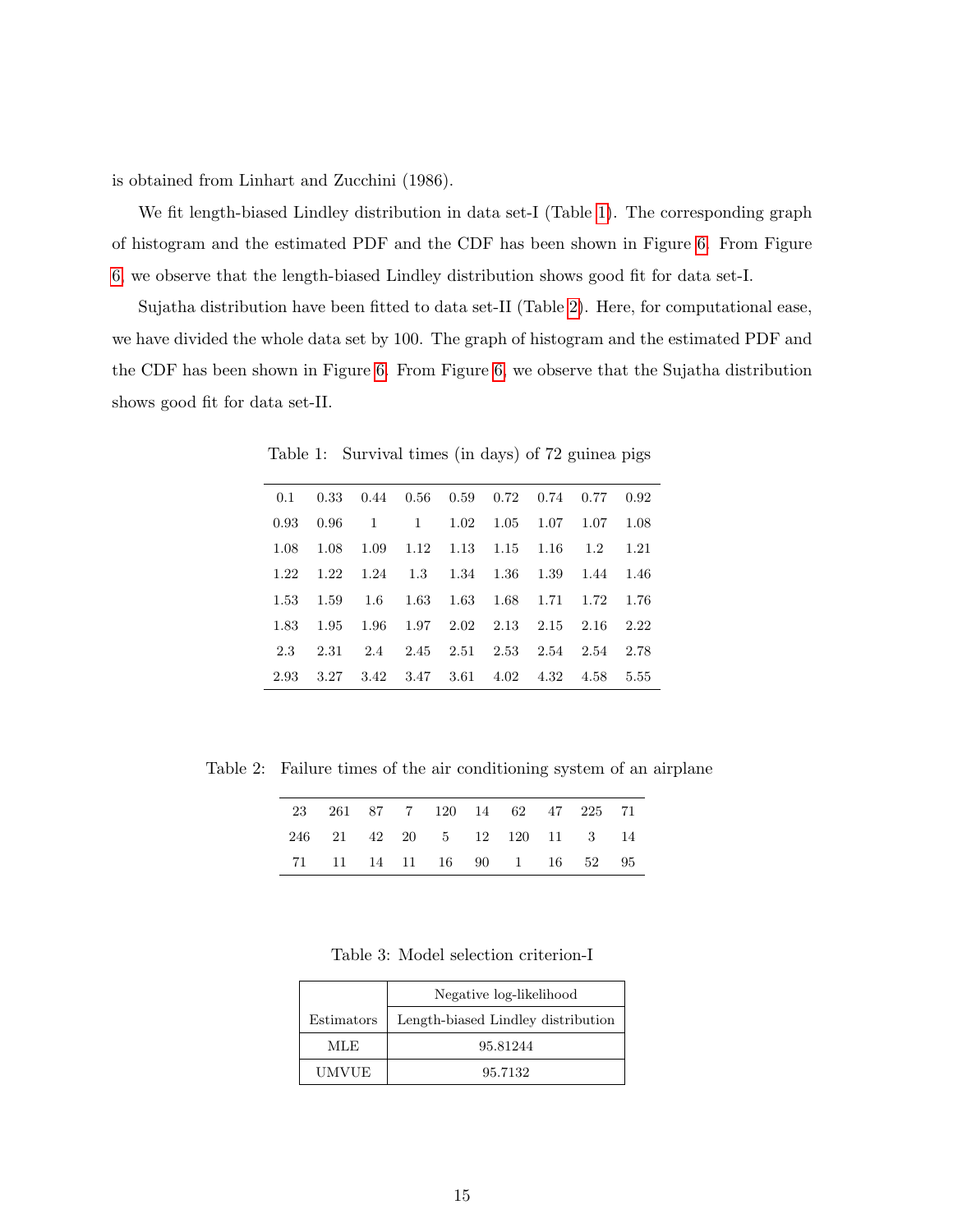<span id="page-15-0"></span>Table 4: Model selection criterion-II

|            | Negative log-likelihood |  |  |  |
|------------|-------------------------|--|--|--|
| Estimators | Sujatha distribution    |  |  |  |
| MLE.       | 15.10749                |  |  |  |
| UMVUE      | 15.44566                |  |  |  |

Table [3](#page-14-2) and [4](#page-15-0) give the estimate of the negative log-likelihood values. Lower the value of negative log-likelihood indicates the better fit. From table [3](#page-14-2) and [4,](#page-15-0) we see that the UMVUE and MLE is better in a negative log-likelihood sense, respectively.



<span id="page-15-1"></span>Figure 5: Graph of the estimated PDF and the CDF of length-biased Lindley distribution fitted to the data set-I.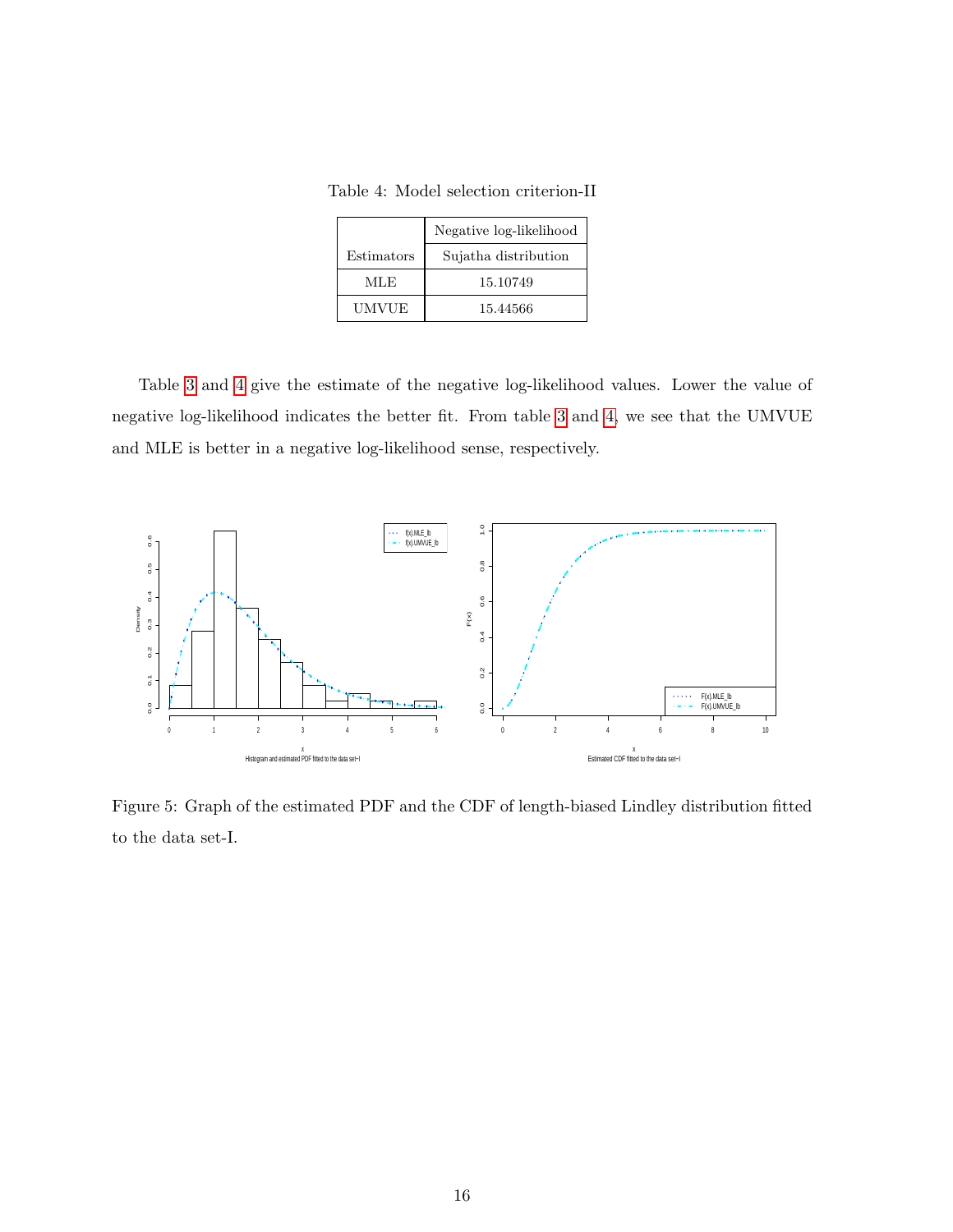

Figure 6: Graph of the estimated PDF and the CDF of Sujatha distribution fitted to the data set-II.

## <span id="page-16-0"></span>7 Concluding Remarks

Two estimators - MLE and UMVUE, has been found out for the PDF and the CDF of the length-biased Lindley and Sujatha distribution. The estimators have been compared theoretically as well as through simulation study in MSE sense. UMVUE is better for the PDF and the CDF in MSE sense for the length-biased Lindley and Sujatha distribution.

## References

- [1] Alizadeh, M., Razezaei, S., Bagheri, S. F., and Nadarajah, S. (2015). Efficient estimation for the generalized exponential distribution, Statistical Papers, 54(4), 1015-1031.
- [2] Asrabadi, B. R. (1990). Estimation in the Pareto distribution, Metrika, 37, 199-205.
- [3] Ayesha, A. (2017). Size biased Lindley distribution and its properties a special case of weighted distribution, Applied Mathematics, 8, 808-819.
- [4] Bagheri, S. F., Alizadeh, M., Baloui, J. E., and Nadarajah, S. (2014). Evaluation and comparison of estimations in the generalized exponential-Poisson distribution, Journal of Statistical Computation and Simulation, 84(11), 2345-2360.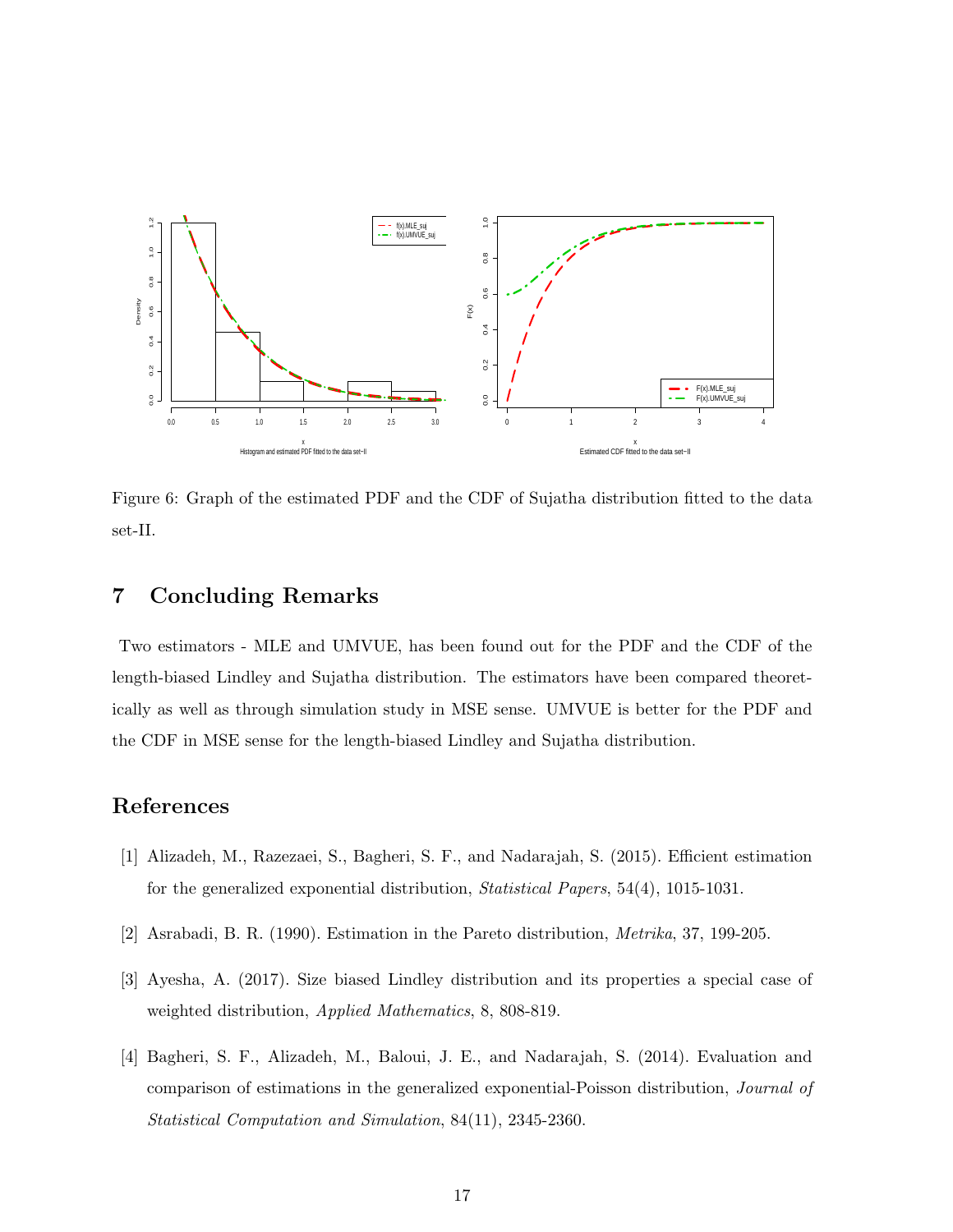- [5] Bagheri, S. F., Alizadeh, M., and Nadarajah, S. (2016a). Efficient estimation of the PDF and the CDF of the exponentiated Gumbel distribution, Communications in Statistics-Simulation and Computation, 45, 339-361.
- [6] Bagheri, S. F., Alizadeh, M., Nadarajah, S., and Deiri, E. (2016b). Efficient estimation of the PDF and the CDF of the Weibull extension model, Communications in Statistics-Simulation and Computation, 45(6), 2191-2207.
- [7] Bakouch, H. S., Al-Zahrani, M. B., Al-Shomrani, A. A., Marchi, A. A. V., and Louzada, F. (2012). An extended Lindley distribution, Journal of the Korean Statistical Society, 41, 75-85.
- [8] Bouchahed, L. and Zeghdoudi, H. (2018). A new and unified approach in generalizing the Lindley's distribution with applications, Statistics in Transition, 19(1), 61-74.
- [9] Dixit, U. J. and Jabbari, N. M. (2010). Efficient estimation in the Pareto distribution, Statistical Methodology, 7, 687-691.
- [10] Dixit, U. J. and Jabbari, N. M. (2011). Efficient estimation in the Pareto distribution with the presence of outliers, Statistical Methodology, 8, 340-355.
- [11] Elbatal, I., Merovci, F., and Elgarhy, M. (2013). A new generalized Lindley distribution, Mathematical Theory and Modeling, 3(13), 30-47.
- [12] Ghitany, E. M., Al-Mutairi, K. D., Balakrishnan, N., and Al-Enezi, J. L. (2013). Power Lindley distribution and associated inference, *Computational Statistics*  $\mathscr{B}$  Data Analysis, 64, 20-33.
- [13] Ghitany, M. E., Alqallaf, F., Al-Mutairi, D. K., and Hussain, H. A. (2011). A two parameter weighted Lindley distribution and its applications to survival data, Mathematics and Computers in Simulation, 81, 1190-1201.
- [14] Ghitany, M. E., Atieh, B., and Nadarajah, S. (2008). Lindley distribution and its application, Mathematics and Computers in Simulation, 78, 493-506.
- [15] Jabbari, N. M. and Jabbari, N. H. (2010). Efficient estimation of PDF, CDF and rth moment for the exponentiated Pareto distribution in the presence of outliers, *Statistics: A* Journal of Theoretical and Applied Statistics, 44(4), 1-20.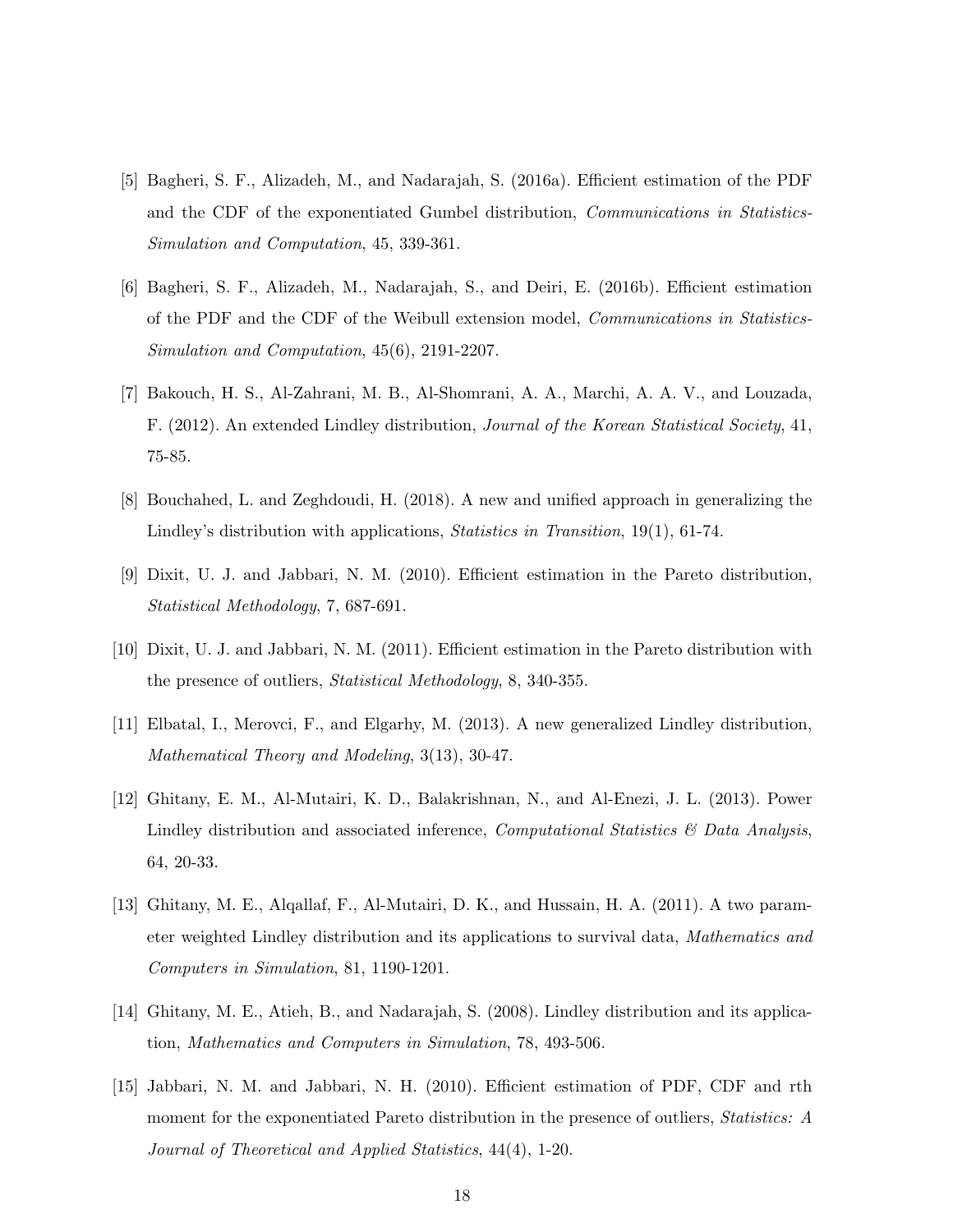- [16] Lindley, D. V. (1958). Fiducial distributions and Bayes' theorem, Journal of the Royal Statistical Society. Series B (Methodological), 20(1), 102-107.
- [17] Linhart, H. and Zucchini, W. (1986). Model Selection, John Wiley, USA, New York.
- [18] Maiti, S. S., Bhattacharya, A., and Saha, M. (2014). A new process capability index and its application to Lindley distributed characteristics, Proceedings of Institute for Mathematics, Bio-informatics, Information-technology and Computer-science, 3, 202-212.
- [19] Maiti, S. S. and Mukherjee, I. (2018). On estimation of the PDF and CDF of the Lindley distribution, Communication in Statistics-Simulation and Computation, 47(5),1370-1381.
- [20] Mazucheli, J. and Achcar, J. A. (2011). The Lindley distribution applied to competing risk life time data, Computer Methods and Programs in Biomedicine, 104(2), 188-192.
- [21] Mukherjee, I., Dey, S., and Maiti, S. S. (2016). Comparison of estimators of the PDF and CDF of the generalized exponential distribution, Proceedings of Institute for Mathematics, Bio-informatics, Information-technology and Computer-Science, 5, 266-281.
- [22] Mukherjee, I. and Maiti, S. S. (2019). A note on estimation of the PDF and CDF of the lognormal distribution, Proceedings of Institute for Mathematics, Bio-informatics, Information- technology and Computer-Science, 8, 163-174.
- [23] Mukherjee, S. and Maiti, S. S. (2014). Sampling inspection plan by variable for Lindley distributed quality characteristics, Proceedings of Institute for Mathematics, Bio-informatics, Information-technology and Computer-science, 3, 213-223.
- [24] Shanker, R. (2015). Akash distribution and its applications, International Journal of Probability and Statistics, 4(3), 65-75.
- [25] Shanker, R. (2016a). Amarendra distribution and its applications, American Journal of Mathematics and Statistics,  $6(1)$ , 44-56.
- [26] Shanker, R. (2016b). Aradhana distribution and its applications, International Journal of Statistics and Applications, 6(1), 23-34.
- [27] Shanker, R. (2016c). Devya distribution and its applications, International Journal of Statistics and Applications, 6(4), 189-202.